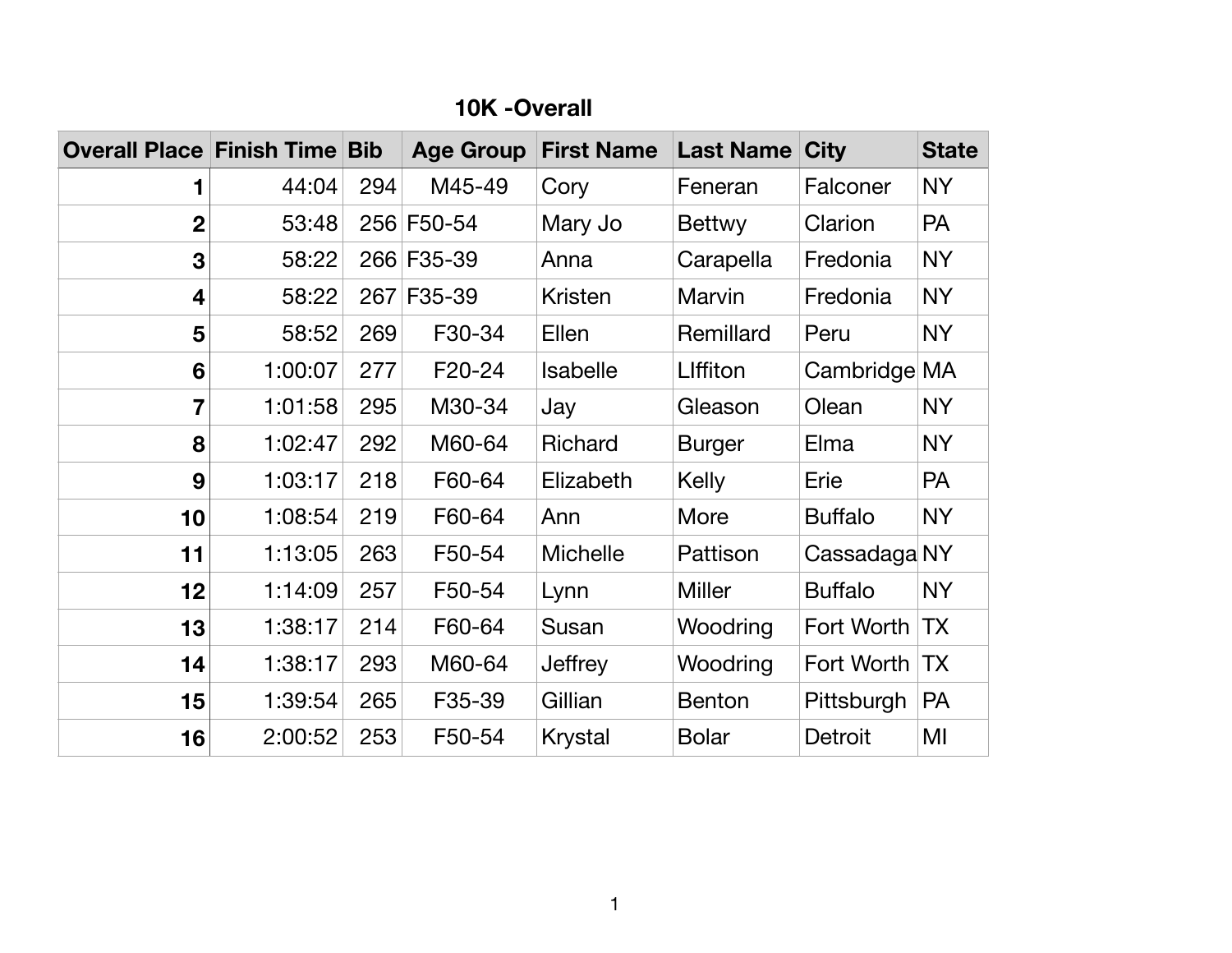## **10K - Age Group Awards**

| <b>Place</b>            | <b>Finish Time</b> | <b>Bib</b> | <b>Age Group</b> | <b>First Name</b> | <b>Last Name City</b> |                | <b>State</b>    |
|-------------------------|--------------------|------------|------------------|-------------------|-----------------------|----------------|-----------------|
| 1st Place Female        | 53:48              |            | 256 F50-54       | Mary Jo           | <b>Bettwy</b>         | Clarion        | <b>PA</b>       |
| <b>2nd Place Female</b> | 58:22              |            | 266 F35-39       | Anna              | Carapella             | Fredonia       | NY              |
| 3rd Place Female        | 58:22              |            | 267 F35-39       | <b>Kristen</b>    | <b>Marvin</b>         | Fredonia       | <b>NY</b>       |
|                         |                    |            |                  |                   |                       |                |                 |
| <b>1st Place Male</b>   | 44:04              | 294        | M45-49           | Cory              | Feneran               | Falconer       | <b>NY</b>       |
| <b>2nd Place Male</b>   | 1:01:58            | 295        | M30-34           | Jay               | Gleason               | Olean          | <b>NY</b>       |
| <b>3rd Place Male</b>   | 1:02:47            | 292        | M60-64           | <b>Richard</b>    | <b>Burger</b>         | Elma           | <b>NY</b>       |
|                         |                    |            |                  |                   |                       |                |                 |
| 1st Place               | 1:03:17            | 218        | F60-64           | Elizabeth         | Kelly                 | Erie           | <b>PA</b>       |
| 2nd Place               | 1:08:54            | 219        | F60-64           | Ann               | More                  | <b>Buffalo</b> | <b>NY</b>       |
| 3rd Place               | 1:38:17            | 214        | F60-64           | Susan             | Woodring              | Fort Worth     | $ \mathsf{TX} $ |
|                         |                    |            |                  |                   |                       |                |                 |
| 1st Place               | 1:13:05            | 263        | F50-54           | <b>Michelle</b>   | Pattison              | Cassadaga NY   |                 |
| 2nd Place               | 1:14:09            | 257        | F50-54           | Lynn              | <b>Miller</b>         | <b>Buffalo</b> | <b>NY</b>       |
| 3rd Place               | 2:00:52            | 253        | F50-54           | <b>Krystal</b>    | <b>Bolar</b>          | <b>Detroit</b> | MI              |
|                         |                    |            |                  |                   |                       |                |                 |
| 1st Place               | 1:39:54            | 265        | F35-39           | Gillian           | <b>Benton</b>         | Pittsburgh     | <b>PA</b>       |
|                         |                    |            |                  |                   |                       |                |                 |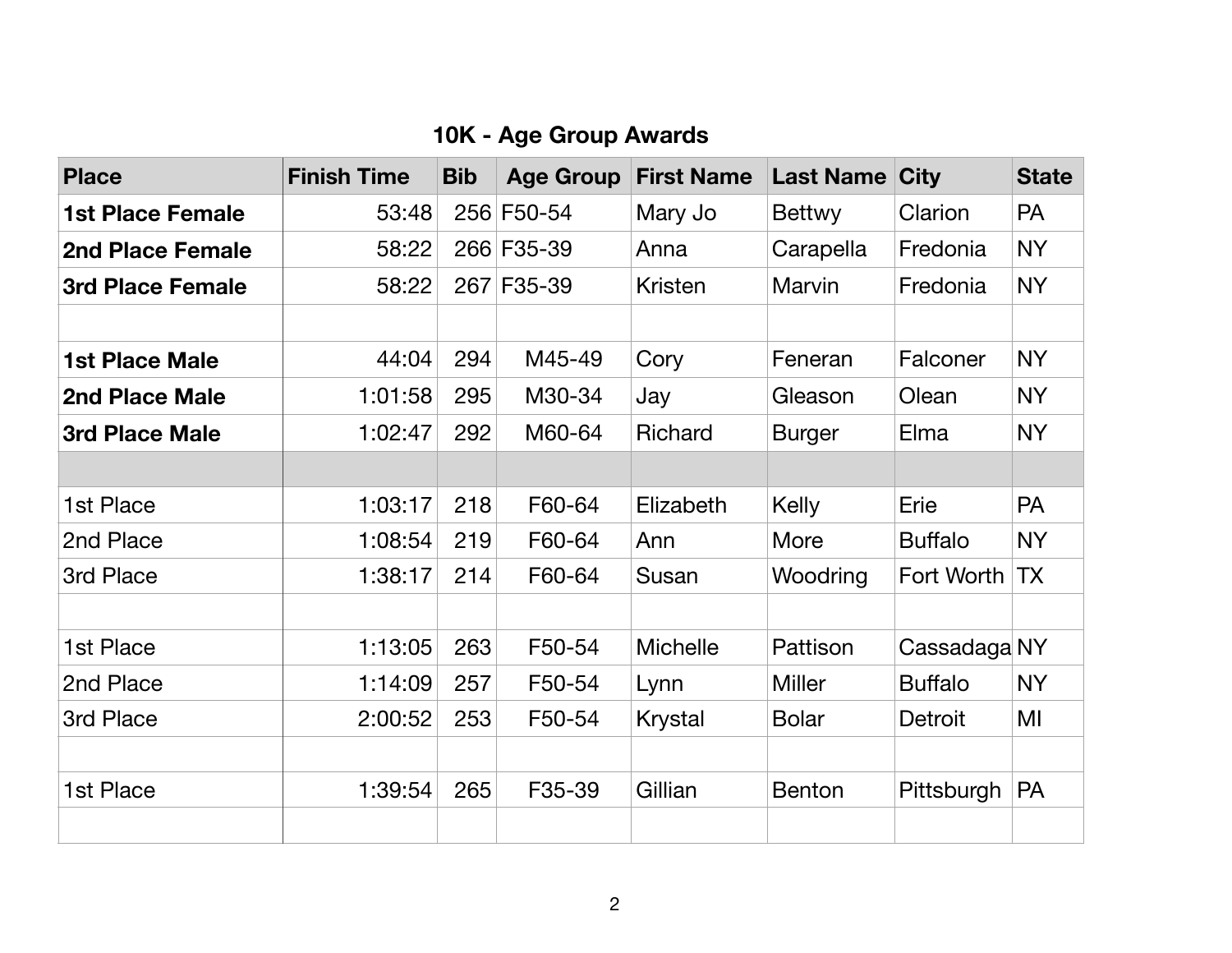| 1st Place | 58:52   | 269 | F30-34   | <b>Ellen</b>    | Remillard       | Peru          | <b>NY</b> |
|-----------|---------|-----|----------|-----------------|-----------------|---------------|-----------|
|           |         |     |          |                 |                 |               |           |
| 1st Place | 1:00:07 | 277 | $F20-24$ | <b>Isabelle</b> | <b>Liffiton</b> | Cambridge MA  |           |
|           |         |     |          |                 |                 |               |           |
| 1st Place | 1:38:17 | 293 | M60-64   | Jeffrey         | Woodring        | Fort Worth TX |           |

### **5K - Overall**

| <b>Overall Place</b> | <b>Finish Time</b> | <b>Bib</b> |            | <b>Age Group First Name</b> | <b>Last Name</b> | <b>City</b>            | <b>State</b> |
|----------------------|--------------------|------------|------------|-----------------------------|------------------|------------------------|--------------|
|                      | 20:00              |            | 357 M45-49 | Chad                        | <b>Beer</b>      | <b>Beaver</b>          | <b>PA</b>    |
| $\mathbf{2}$         | 23:46              |            | 381 M10-14 | <b>Brighton</b>             | Lumia            | Jamestown              | <b>NY</b>    |
| $\mathbf{3}$         | 24:19              |            | 383 M30-34 | Darin                       | Waite            | <b>Orchard Park NY</b> |              |
| 4                    | 24:59              |            | 167 F35-39 | Sarah                       | <b>Aldrich</b>   | Washington             | <b>DC</b>    |
| 5                    | 25:07              |            | 360 M50-54 | Garrett                     | Kolo             | Lafayette              | IN           |
| 6                    | 25:20              |            | 377 M20-24 | <b>Maxwell</b>              | Liffiton         | <b>Buffalo</b>         | <b>NY</b>    |
| 7                    | 26:59              |            | 300 F30-34 | <b>Marissa</b>              | Graci            | Farnham                | <b>NY</b>    |
| 8                    | 27:40              |            | 99 F60-64  | Kathy                       | Gregoire         | Hamburg                | <b>NY</b>    |
| 9                    | 27:47              |            | 312 F25-29 | Courtney                    | Runge            | Sinclairville          | <b>NY</b>    |
| 10                   | 28:01              |            | 96 F65-69  | Victoria                    | Pederson         | Sherrill               | <b>NY</b>    |
| 11                   | 29:00              |            | 169 F30-34 | Justine                     | <b>Bouguin</b>   | Hamburg                | <b>NY</b>    |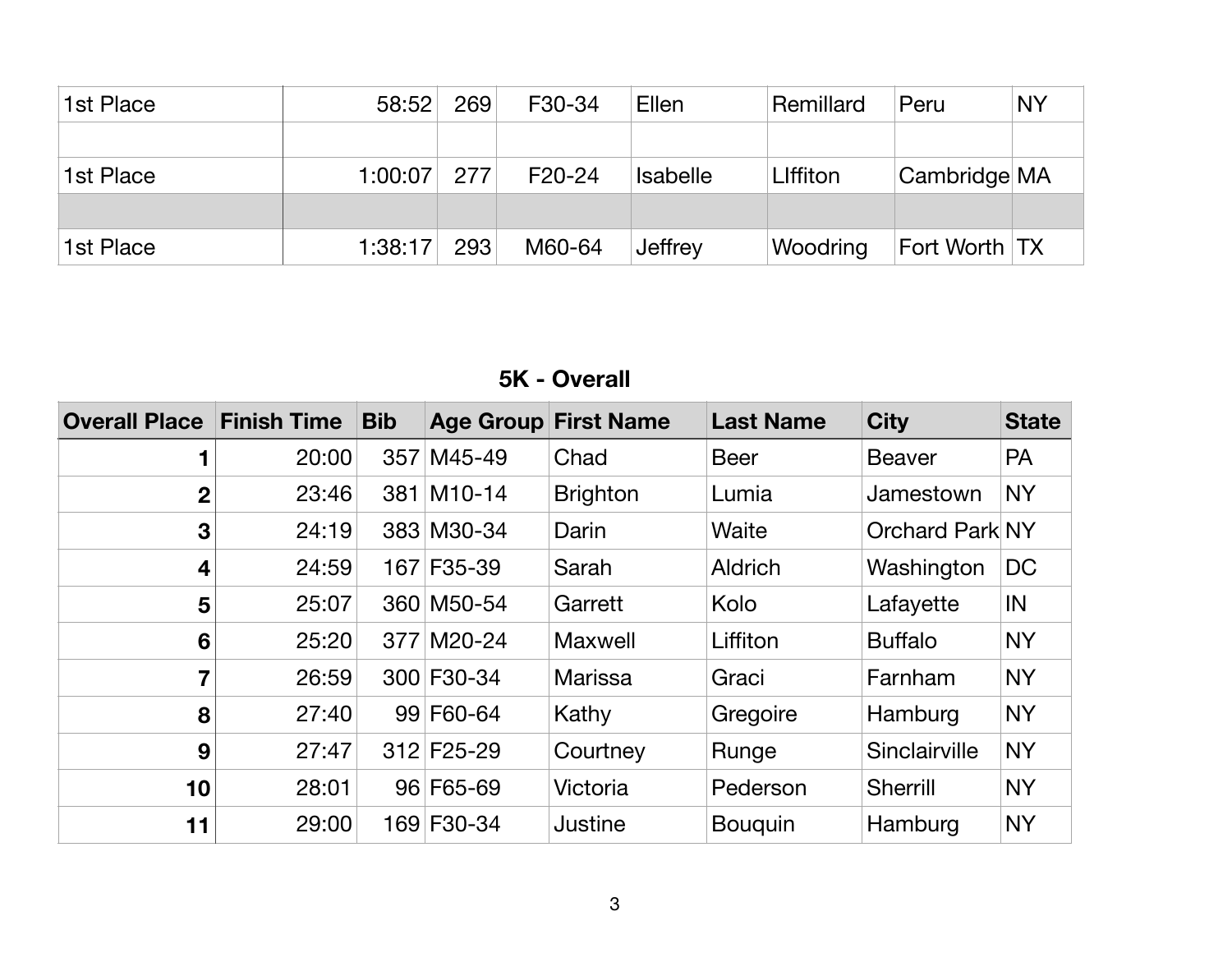| 12 | 29:21 | 366 M30-34 | <b>Chris</b>    | <b>Brewster</b>  | Fredonia          | <b>NY</b> |
|----|-------|------------|-----------------|------------------|-------------------|-----------|
| 13 | 29:50 | 302 F20-24 | <b>Willow</b>   | Lunn             | Lockport          | <b>NY</b> |
| 14 | 29:52 | 376 M25-29 | Tom             | Aubrun           | <b>Pittsford</b>  | <b>NY</b> |
| 15 | 30:00 | 159 F50-54 | <b>Theresa</b>  | Liffiton         | <b>Buffalo</b>    | <b>NY</b> |
| 16 | 30:32 | 166 F40-44 | Amber           | <b>Kresovich</b> | <b>Bellefonte</b> | <b>PA</b> |
| 17 | 31:31 | 162 F50-54 | Aurelia         | Taylor           | Westfield         | <b>NY</b> |
| 18 | 31:35 | 340 M70-74 | <b>Richard</b>  | <b>Betts</b>     | Arcade            | <b>NY</b> |
| 19 | 32:45 | 160 F50-54 | Diane           | Lunn             | Lockport          | <b>NY</b> |
| 20 | 33:29 | 123 F60-64 | Paula           | Leszak           | <b>Buffalo</b>    | <b>NY</b> |
| 21 | 33:59 | 378 M30-34 | Lucas           | <b>Bouquin</b>   | Delevan           | <b>NY</b> |
| 22 | 34:02 | 93 F75-79  | Mac             | Mackenzie        | Jamestown         | <b>NY</b> |
| 23 | 38:01 | 163 F45-49 | <b>Jennifer</b> | Lumia            | Jamestown         | <b>NY</b> |
| 24 | 44:05 | 348 M60-64 | John            | Leszak           | <b>Buffalo</b>    | <b>NY</b> |
| 25 | 44:41 | 349 M50-54 | Scott           | Pattison         | Cassadaga         | <b>NY</b> |
| 26 | 50:04 | 95 F65-69  | Cindy           | Graci            | Farnham           | <b>NY</b> |
| 27 | 50:04 | 122 F60-64 | Linda           | Graci            | Farnham           | <b>NY</b> |
| 28 | 51:55 | 152 F60-64 | Kate            | Thompson         | Madison           | WI        |
| 29 | 52:24 | 161 F50-54 | <b>Marcy</b>    | Miller           | Sinclairville     | <b>NY</b> |
| 30 | 52:24 | 164 F45-49 | <b>Daniele</b>  | Anderson         | Sinclairville     | <b>NY</b> |
| 31 | 52:36 | 304 F20-24 | Ellen           | <b>Ngo</b>       | <b>Bryn Mawr</b>  | <b>PA</b> |
| 32 | 52:36 | 379 M20-24 | Hao             | Tran             | <b>Bryn Mawr</b>  | PA        |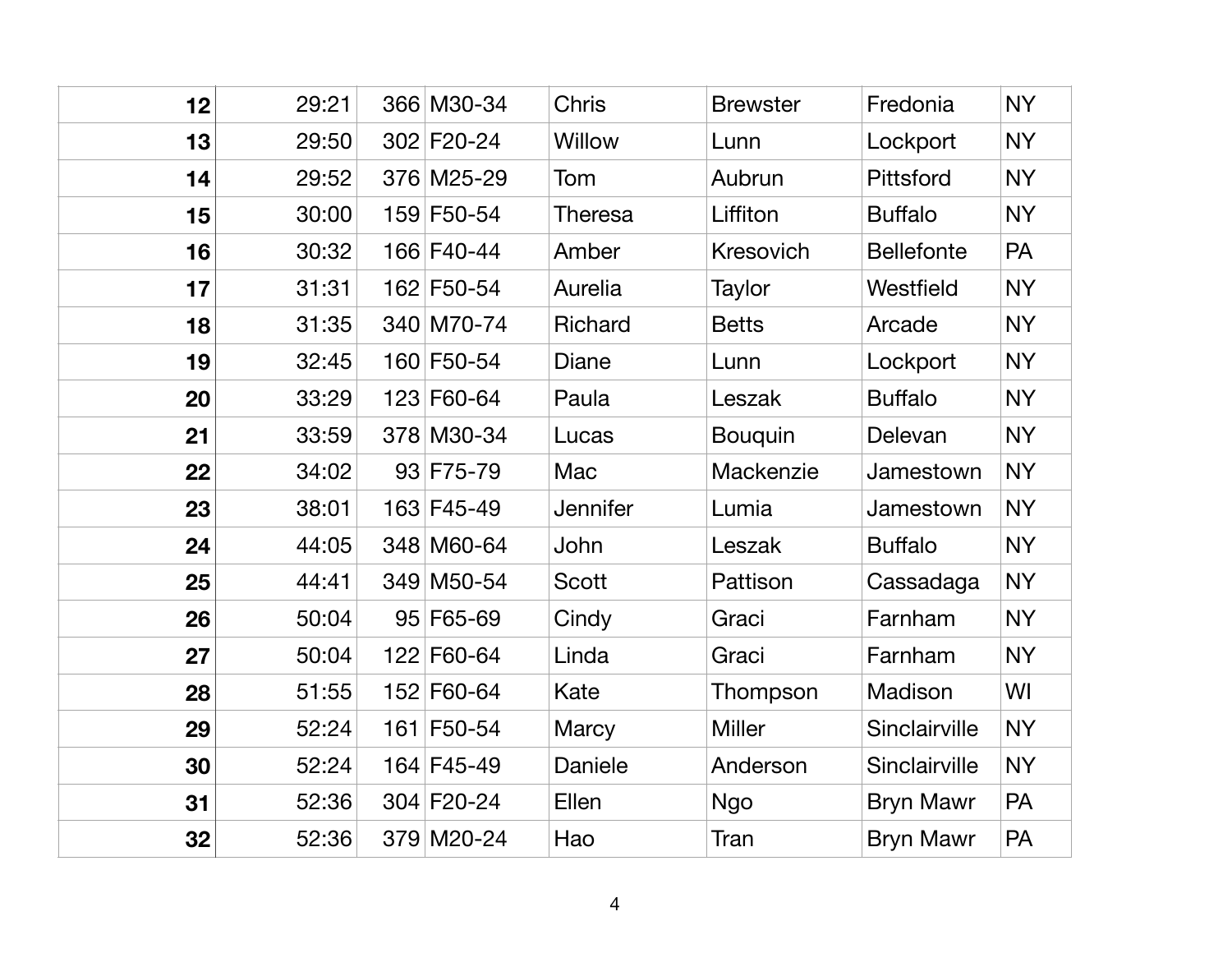| 33 | 55:26   | 168 F30-34 | Lydia        | <b>Bushman</b> | Fredonia  | <b>NY</b> |
|----|---------|------------|--------------|----------------|-----------|-----------|
| 34 | 55:26   | 369 M25-29 | <b>Tyler</b> | Silagyi        | Jamestown | <b>NY</b> |
| 35 | 55:29   | 319 F10-14 | Katie        | Pattison       | Cassadaga | <b>NY</b> |
| 36 | 55:47   | 306 F15-19 | Kennedy      | Pattison       | Cassadaga | <b>NY</b> |
| 37 | 1:06:18 | 94 F70-74  | Joy          | <b>Bilharz</b> | Cassadaga | <b>NY</b> |
| 38 | 1:06:18 | 97 F60-64  | Janet        | Ferry          | Cassadaga | <b>NY</b> |
| 39 | 1:06:18 | 98 F60-64  | Kathy        | Wickmark       | Fredonia  | <b>NY</b> |

# **5K - Age Group Awards**

| <b>Place</b>            | <b>Finish Time</b> | <b>Bib</b> |            | <b>Age Group First Name</b> | <b>Last Name</b> | <b>City</b>            | <b>State</b> |
|-------------------------|--------------------|------------|------------|-----------------------------|------------------|------------------------|--------------|
| <b>1st Place Female</b> | 24:59              |            | 167 F35-39 | Sarah                       | <b>Aldrich</b>   | Washington             | <b>DC</b>    |
| <b>2nd Place Female</b> | 26:59              |            | 300 F30-34 | <b>Marissa</b>              | Graci            | Farnham                | NY           |
| 3rd Place Female        | 27:40              |            | 99 F60-64  | Kathy                       | Gregoire         | Hamburg                | <b>NY</b>    |
|                         |                    |            |            |                             |                  |                        |              |
| <b>1st Place Male</b>   | 20:00              |            | 357 M45-49 | Chad                        | <b>Beer</b>      | <b>Beaver</b>          | <b>PA</b>    |
| 2nd Place Male          | 23:46              |            | 381 M10-14 | <b>Brighton</b>             | Lumia            | Jamestown              | <b>NY</b>    |
| <b>3rd Place Male</b>   | 24:19              |            | 383 M30-34 | Darin                       | Waite            | <b>Orchard Park NY</b> |              |
|                         |                    |            |            |                             |                  |                        |              |
| 1st Place               | 34:02              |            | 93 F75-79  | Mac                         | Mackenzie        | Jamestown              | <b>NY</b>    |
|                         |                    |            |            |                             |                  |                        |              |
| 1st Place               | 1:06:18            |            | 94 F70-74  | Joy                         | <b>Bilharz</b>   | Cassadaga              | <b>NY</b>    |
|                         |                    |            |            |                             |                  |                        |              |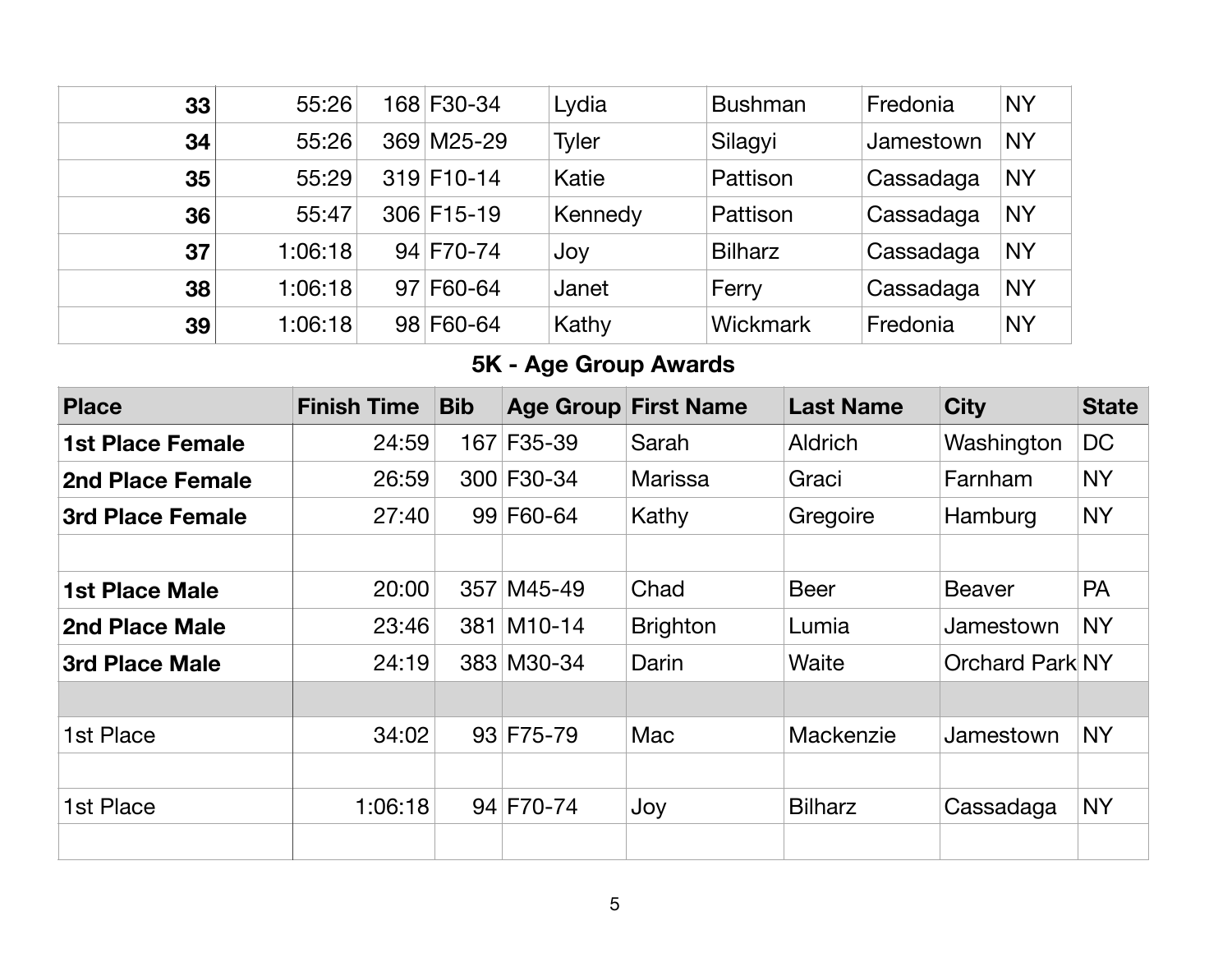| 1st Place       | 28:01   | 96 F65-69  | Victoria        | Pederson         | <b>Sherrill</b>   | <b>NY</b> |
|-----------------|---------|------------|-----------------|------------------|-------------------|-----------|
| 2nd Place       | 50:04   | 95 F65-69  | Cindy           | Graci            | Farnham           | <b>NY</b> |
|                 |         |            |                 |                  |                   |           |
| 1st Place       | 33:29   | 123 F60-64 | Paula           | Leszak           | <b>Buffalo</b>    | <b>NY</b> |
| 2nd Place       | 50:04   | 122 F60-64 | Linda           | Graci            | Farnham           | <b>NY</b> |
| 3rd Place       | 51:55   | 152 F60-64 | Kate            | Thompson         | Madison           | WI        |
| 4th Place - tie | 1:06:18 | 97 F60-64  | Janet           | Ferry            | Cassadaga         | <b>NY</b> |
| 4th Place - tie | 1:06:18 | 98 F60-64  | Kathy           | Wickmark         | Fredonia          | <b>NY</b> |
|                 |         |            |                 |                  |                   |           |
| 1st Place       | 30:00   | 159 F50-54 | Theresa         | Liffiton         | <b>Buffalo</b>    | <b>NY</b> |
| 2nd Place       | 31:31   | 162 F50-54 | Aurelia         | Taylor           | Westfield         | <b>NY</b> |
| 3rd Place       | 32:45   | 160 F50-54 | Diane           | Lunn             | Lockport          | <b>NY</b> |
| 4th Place       | 52:24   | 161 F50-54 | Marcy           | <b>Miller</b>    | Sinclairville     | <b>NY</b> |
|                 |         |            |                 |                  |                   |           |
| 1st Place       | 38:01   | 163 F45-49 | <b>Jennifer</b> | Lumia            | Jamestown         | <b>NY</b> |
| 2nd Place       | 52:24   | 164 F45-49 | <b>Daniele</b>  | Anderson         | Sinclairville     | <b>NY</b> |
|                 |         |            |                 |                  |                   |           |
| 1st Place       | 30:32   | 166 F40-44 | Amber           | <b>Kresovich</b> | <b>Bellefonte</b> | <b>PA</b> |
|                 |         |            |                 |                  |                   |           |
| 1st Place       | 29:00   | 169 F30-34 | <b>Justine</b>  | <b>Bouquin</b>   | Hamburg           | <b>NY</b> |
| 2nd Place       | 55:26   | 168 F30-34 | Lydia           | <b>Bushman</b>   | Fredonia          | NY        |
|                 |         |            |                 |                  |                   |           |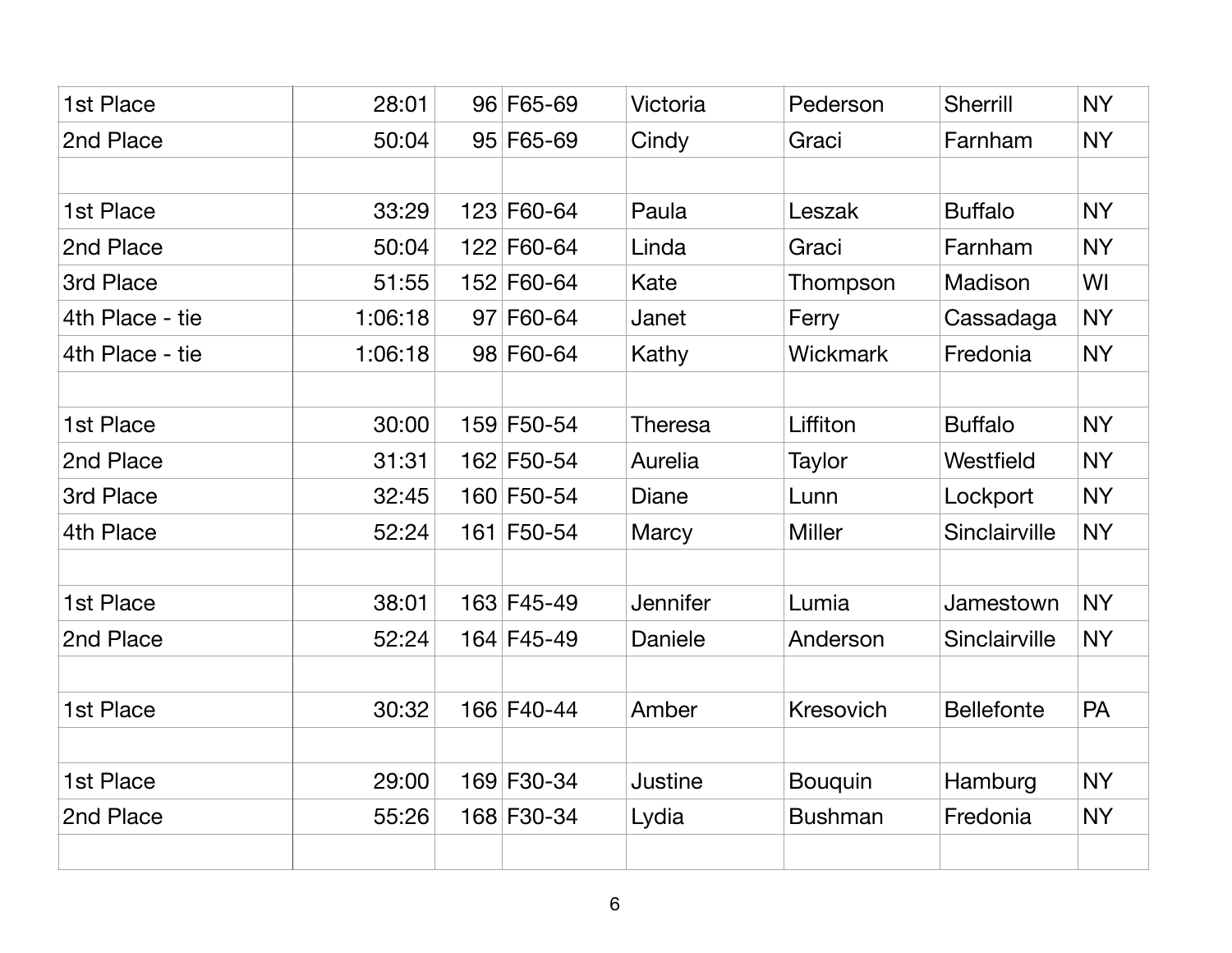| 1st Place | 27:47 | 312 F25-29 | Courtney       | Runge           | Sinclairville    | <b>NY</b> |
|-----------|-------|------------|----------------|-----------------|------------------|-----------|
|           |       |            |                |                 |                  |           |
| 1st Place | 29:50 | 302 F20-24 | <b>Willow</b>  | Lunn            | Lockport         | <b>NY</b> |
| 2nd Place | 52:36 | 304 F20-24 | Ellen          | <b>Ngo</b>      | <b>Bryn Mawr</b> | PA        |
| 1st Place | 55:47 | 306 F15-19 | Kennedy        | <b>Pattison</b> | Cassadaga        | <b>NY</b> |
|           |       |            |                |                 |                  |           |
| 1st Place | 55:29 | 319 F10-14 | Katie          | <b>Pattison</b> | Cassadaga        | <b>NY</b> |
|           |       |            |                |                 |                  |           |
| 1st Place | 31:35 | 340 M70-74 | <b>Richard</b> | <b>Betts</b>    | Arcade           | <b>NY</b> |
|           |       |            |                |                 |                  |           |
| 1st Place | 44:05 | 348 M60-64 | John           | Leszak          | <b>Buffalo</b>   | <b>NY</b> |
|           |       |            |                |                 |                  |           |
| 1st Place | 25:07 | 360 M50-54 | Garrett        | Kolo            | Lafayette        | IN        |
| 2nd Place | 44:41 | 349 M50-54 | <b>Scott</b>   | Pattison        | Cassadaga        | <b>NY</b> |
|           |       |            |                |                 |                  |           |
| 1st Place | 29:21 | 366 M30-34 | <b>Chris</b>   | <b>Brewster</b> | Fredonia         | <b>NY</b> |
| 2nd Place | 33:59 | 378 M30-34 | Lucas          | <b>Bouquin</b>  | Delevan          | <b>NY</b> |
|           |       |            |                |                 |                  |           |
| 1st Place | 29:52 | 376 M25-29 | Tom            | Aubrun          | <b>Pittsford</b> | <b>NY</b> |
| 2nd Place | 55:26 | 369 M25-29 | Tyler          | Silagyi         | Jamestown        | NY        |
|           |       |            |                |                 |                  |           |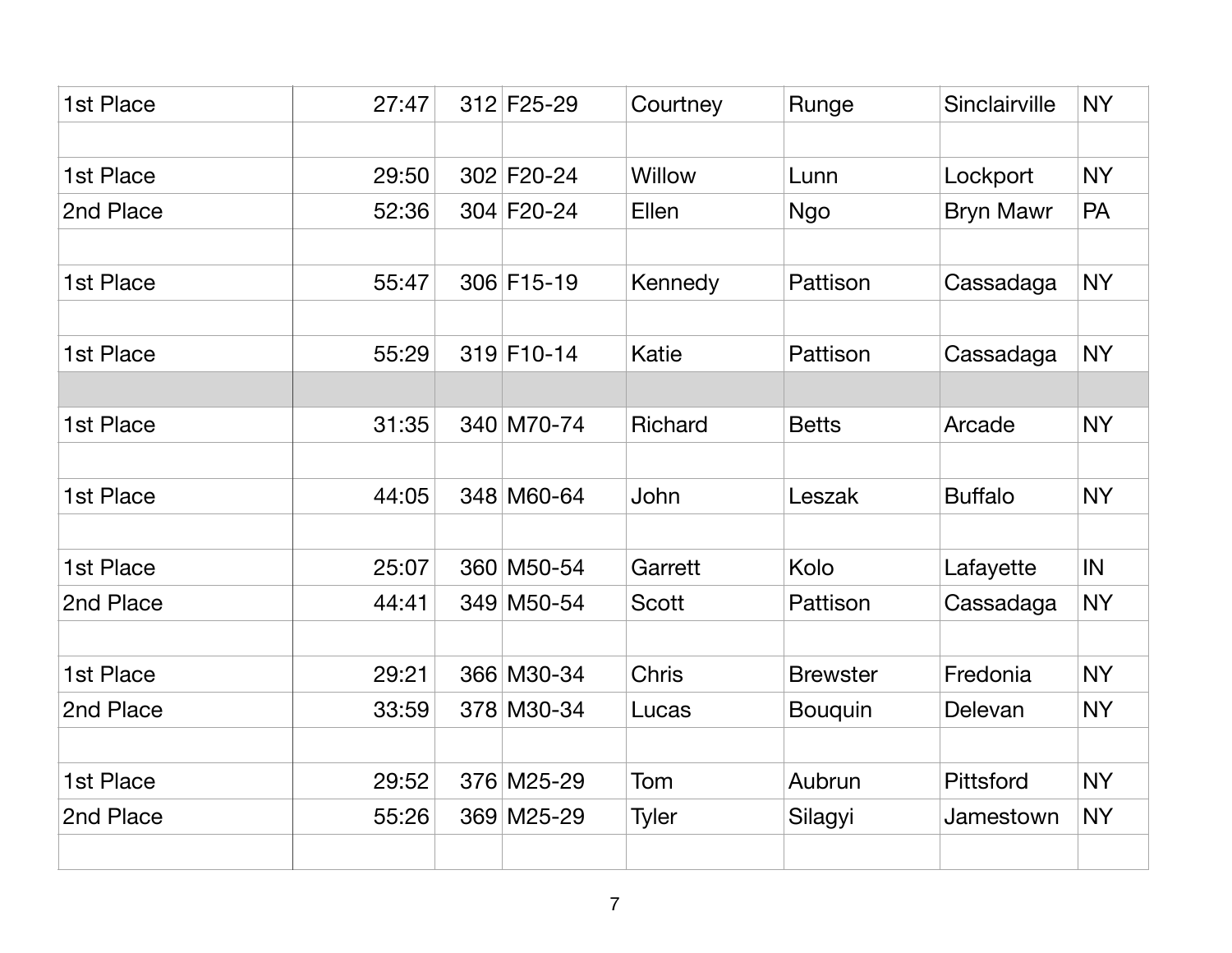| <sup>1</sup> 1st Place | 25:20 | 377 | $M20-24$   | Maxwell | ∟iffiton | <b>Buffalo</b>   | $\overline{\mathsf{N}}$ |
|------------------------|-------|-----|------------|---------|----------|------------------|-------------------------|
| 2nd Place              | 52:36 |     | 379 M20-24 | Hao     | Iran     | <b>Bryn Mawr</b> | <b>PA</b>               |

| <b>Overall Place Finish Time Bib</b> |       |                          | <b>Age Group First Name</b> | <b>Last Name</b> | <b>City</b>         | <b>State</b> |
|--------------------------------------|-------|--------------------------|-----------------------------|------------------|---------------------|--------------|
| 1                                    | 6:19  | 23 M10-14                | <b>Beckett</b>              | Lumia            | Jamestown           | <b>NY</b>    |
| $\overline{2}$                       | 7:23  | $27$ F <sub>10</sub> -14 | Kater                       | Hockenberry      | Jamestown           | <b>NY</b>    |
| $\mathbf{3}$                         | 8:11  | $17$ M <sub>10</sub> -14 | <b>Dominik</b>              | Flaherty         | Lockport            | <b>NY</b>    |
| 4                                    | 9:00  | 28 F10-14                | Lucy                        | Hockenberry      | Jamestown           | <b>NY</b>    |
| 5                                    | 9:41  | 26 F30-34                | Kailey                      | Gastol           | <b>Cherry Creek</b> | <b>NY</b>    |
| 6                                    | 9:41  | $30 F5-9$                | Kynleigh                    | Gastol           | <b>Cherry Creek</b> | <b>NY</b>    |
| $\overline{\mathbf{7}}$              | 12:41 | $29$ F5-9                | <b>Norah</b>                | Flaherty         | Lockport            | <b>NY</b>    |
| 8                                    | 12:51 | 25 F65-69                | Cindy                       | Flaherty         | Cassadaga           | <b>NY</b>    |
| 9                                    | 13:24 | 13 M65-69                | David                       | <b>Meyers</b>    | Olean               | <b>NY</b>    |
| 10                                   | 30:13 | 346 M70-74               | Robert                      | Dando Jr         | Fredonia            | <b>NY</b>    |

### **Overall 1 Mile**